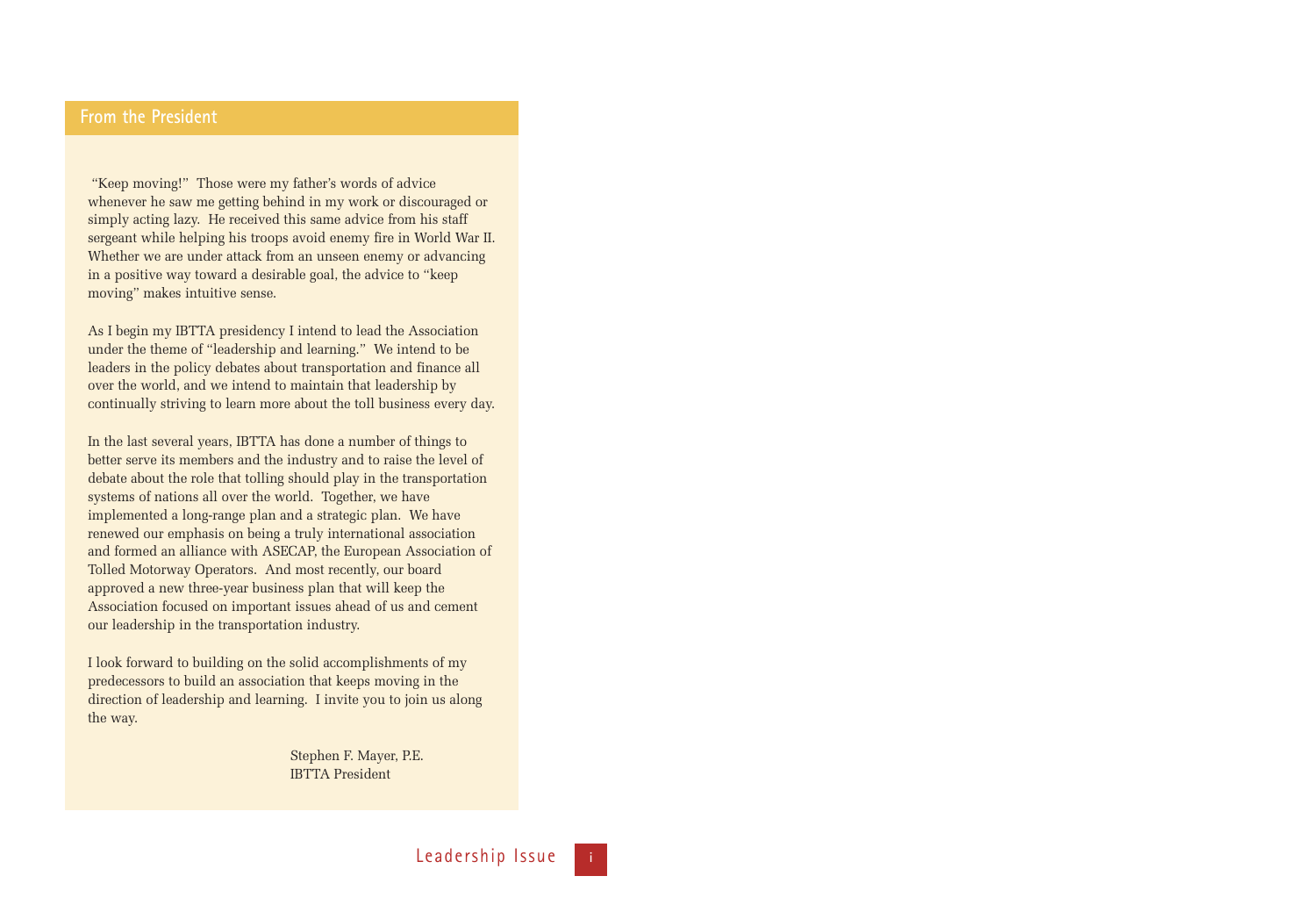# **From the Executive Director and Publisher**

Leadership is the theme of this issue of Tollways. Two authors give us big picture views of how leadership should be exercised to improve surface transportation through greater emphasis on performance measurement and customer service. In "Performance Measurement: What We Can Learn from Our International Neighbors," Ken Philmus provides us a personal account of the international scanning tour that led him to Canada, Japan, Australia and New Zealand. Each of the four countries he visited exhibit various levels of transportation performance measurement, but one point was equally clear among all of the countries: They don't view transportation as a standalone activity. Rather, they consistently see the provision of transportation as part of the broader purpose of maximizing their citizens' quality of life and economic vitality.

In "Coming Together: The Importance of Integrating Surface Transportation," Joseph M. Giglio argues for a more rational and holistic approach to funding America's surface transportation needs. Giglio suggests that while today's "price-free" roadway system is providing benefits to other modes through its backstopping capability, it is doing so in an economically irrational manner that ultimately robs the entire transportation system of the resources it needs to accommodate travel demand in an efficient and socially productive way. This piece is a good deal longer than our typical Tollways article. But I think you will find Giglio's story telling and anecdotes make a compelling case for a radical new way to fund surface transportation. Your time in reading the article is definitely worth the effort.

In "The Cross Israel Highway Challenge," Ehud Savion and Jacob Peleg give us an inside look at the creation of one of the most modern and technologically sophisticated toll roads in the

world. The core of this 87-kilometer toll road is based on a freeflow, all-electronic, main-line open system. A free-flow approach was mandatory because of Israel's limited land resources. Nazir Alli and Neil Tolmie describe their experimentation with outsourcing and novel organizational approaches in "Establishing the South African National Roads Agency: A Lesson in Organizational Leadership and Learning."

In "A Heart-Healthy Approach to Toll Collection," Beth Ruffing talks about the huge cultural shift that the North Texas Tollway Authority implemented as a way to improve overall customer service and the two-second interaction between toll attendant and motorist. Finally, Jack Finn takes a historical look at transportation and toll industry leadership in "Proven Transportation Leadership: A Look Backwards."

Governments and motorists around the world continue to awaken to the tolling industry's leadership in providing solutions to mobility, transportation finance, technology and customer service. As this happens, "providing effective leadership" will be our continuing mantra and responsibility. We hope these articles will stimulate your thinking about the nature of leadership and how you can play an important leadership role in your own organization and beyond.

> Patrick D. Jones IBTTA Executive Director Publisher, Tollways